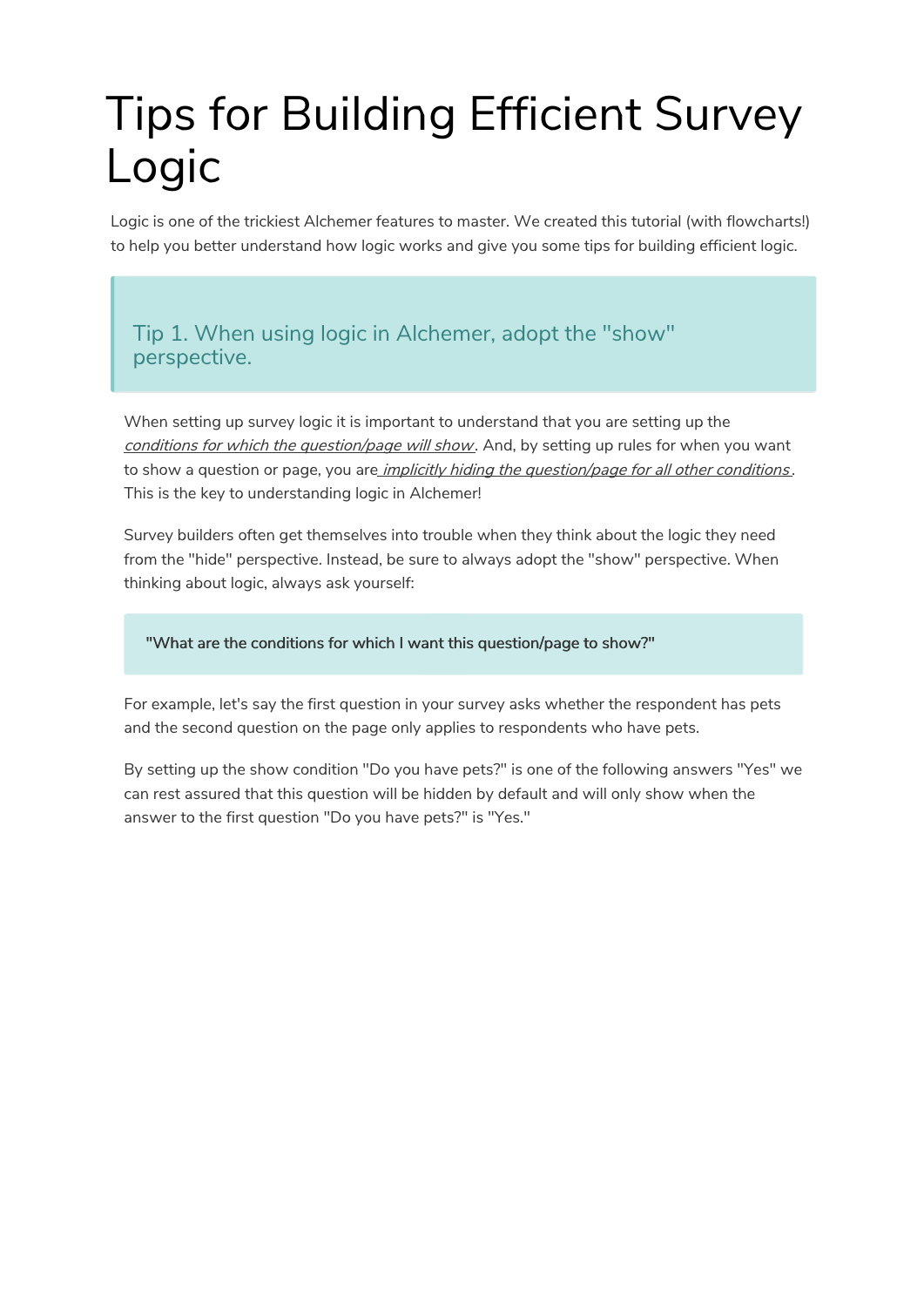| 1. Do you have pets?<br>Yes<br>No                                                                                                |  |
|----------------------------------------------------------------------------------------------------------------------------------|--|
| $\mathscr V$ This question has display logic<br>Show if: Question "Do you have pets?" #1 is one of the following answers ("Yes") |  |
| 2. What pet/s do you have?<br>(Select all that apply)<br>Dog<br>$\Box$<br>$\Box$ Cat<br>Other/Exotic                             |  |
| $\mathscr V$ This question has display logic<br>Show if: Question "Do you have pets?" #1 is one of the following answers ("Yes") |  |
| 3. Where do you shop for your pet supplies?<br>(Select all that apply)                                                           |  |

## Tip 2. Take advantage of default survey flow.

Once you understand that logic rules are always show rules, your next step is understanding that there is a default flow to surveys.

A survey with no logic added will show all pages and questions in order, as depicted below.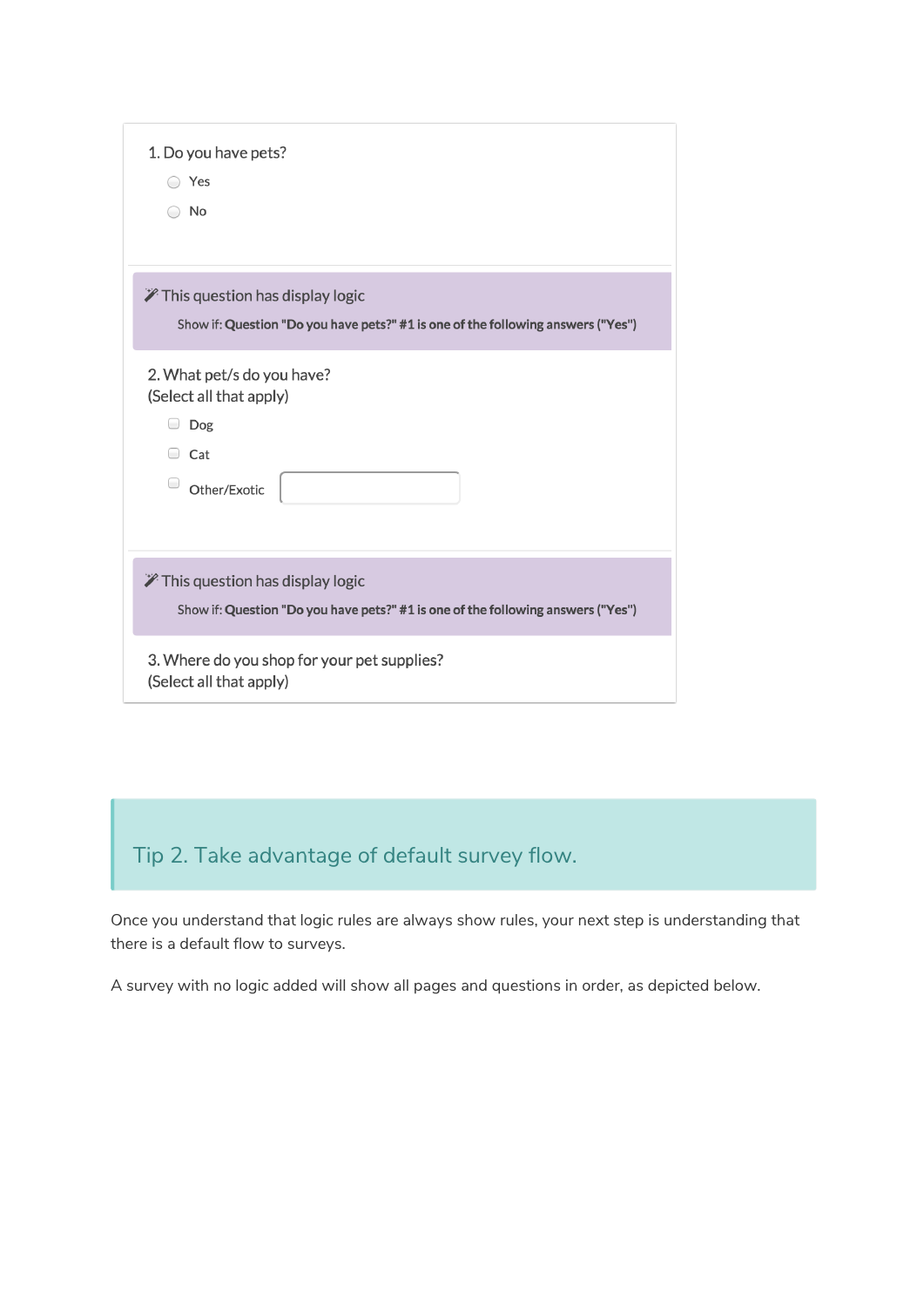

### Tip 3. Understand How Our Logic Options Work

Question Logic and Page Logic are used to further restrict the conditions for which questions and pages are shown. Think of Question Logic and Page Logic as a decision point between two questions or pages. In the flowcharts below these decisions are depicted as diamonds that the flow passes through. For example, the colored diamond shapes below are the logic conditions or decision points between two questions or pages. Usually, there is a split in the flow after a decision point where one path goes one place and another place goes to another.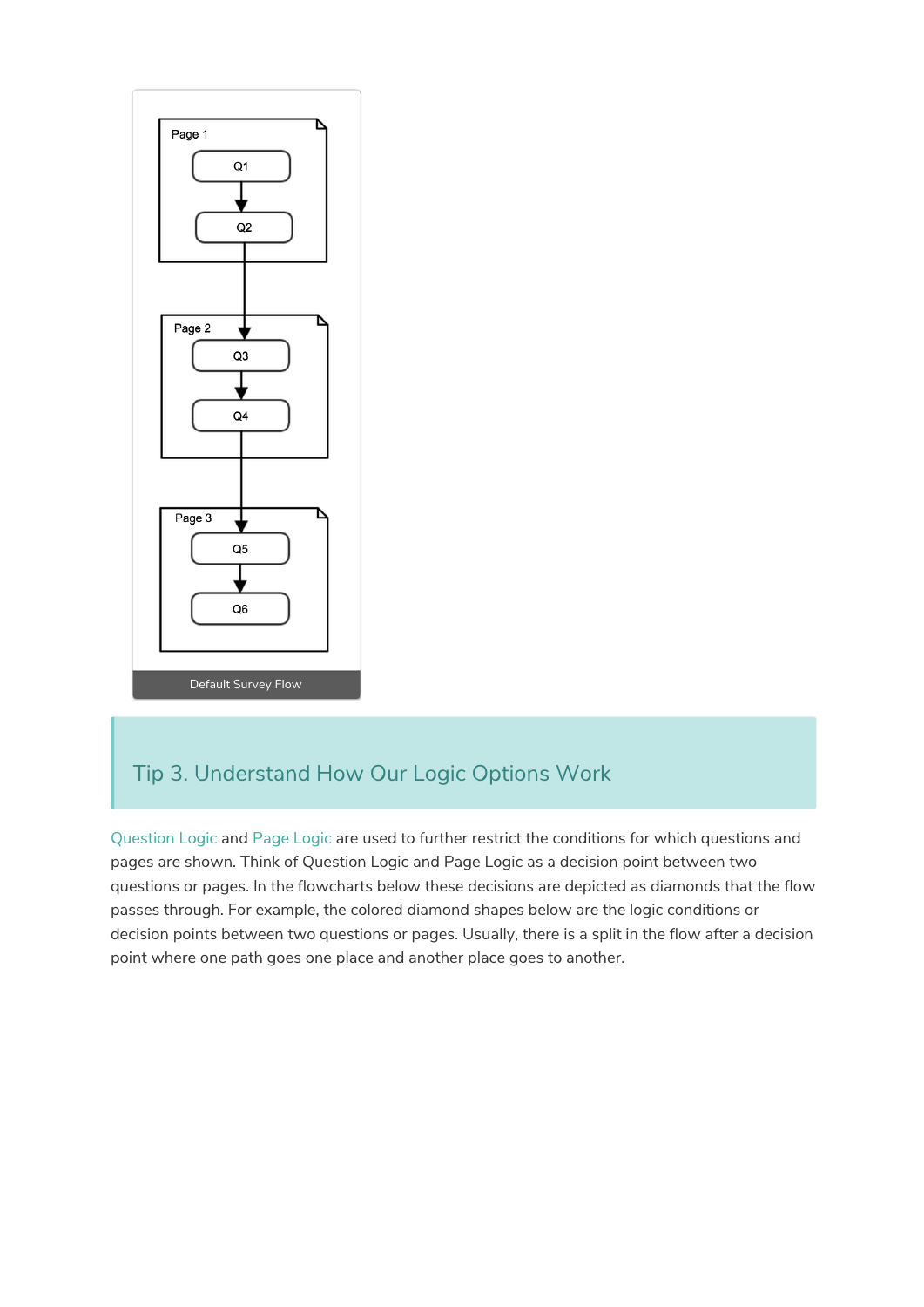

Skip Logic, which is synonymous with Disqualify Logic, is an entirely different beast. Skip Logic interrupts the default survey flow and directs the respondent to another location.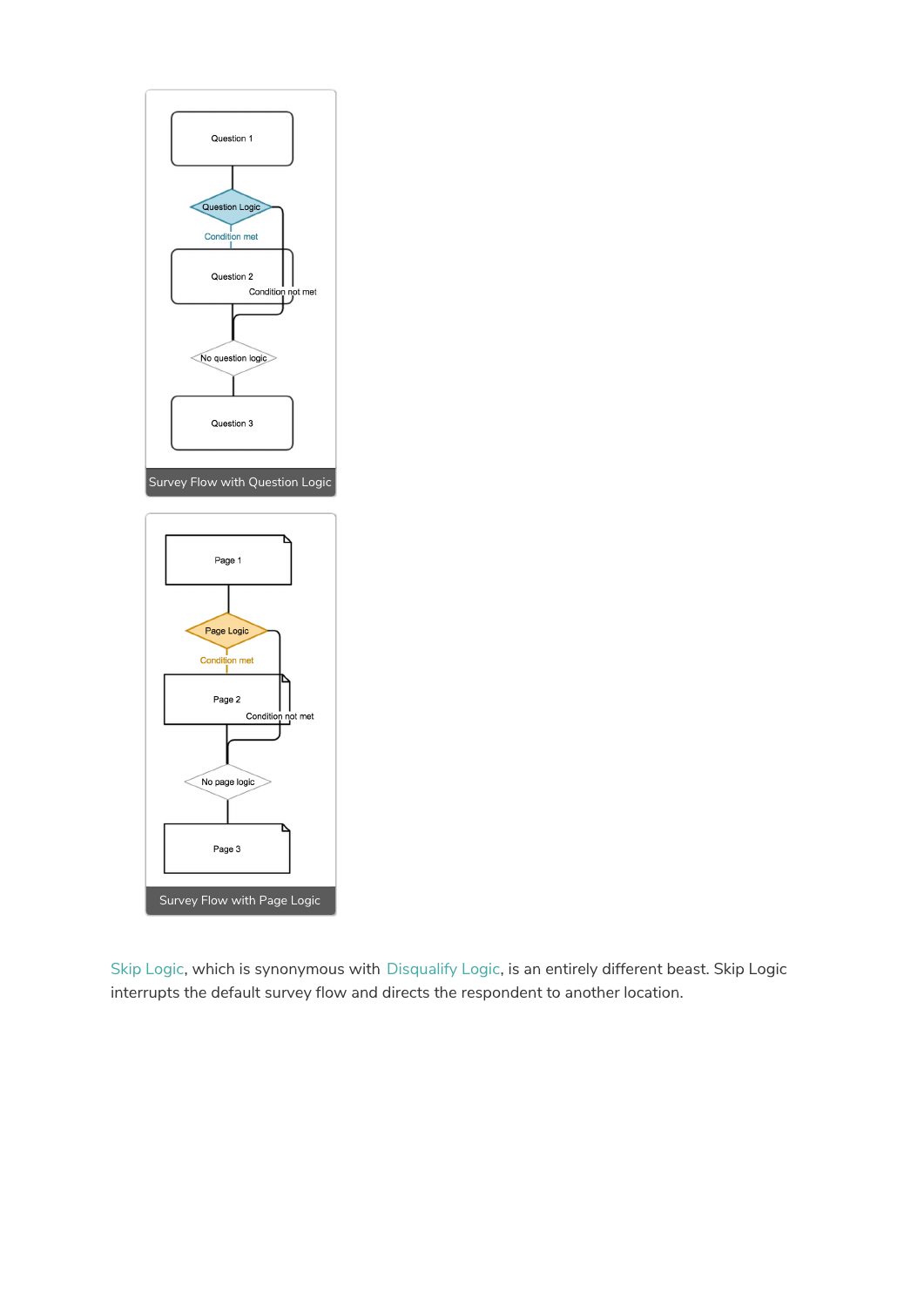

There are 4 options available for what you would like to have happen if your logic condition is met.

- 1. Send respondent to a survey page When the logic condition is met, this option will take the respondent to the survey page you specify.
- 2. Send respondent to an external URL This option will immediately direct a survey respondent to an external URL of your choice.
- 3. Mark response as complete When used alone this option works much like our override response status feature. When the logic condition is met, the response status will be marked as complete. If used alone this is all that will happen. The default survey flow will not be interrupted. Typically, this option is combined with a jump to another survey page or an external URL.
- 4. Mark response as disqualified When the logic condition is met, this option will send the survey respondent to a page with your customized disqualify message. The page will not have a Back button, which prevents them from going back and changing their answers. This option is often combined with a jump to an external URL.

Some of these options are compatible with each other. See the below table to learn more about which Skip Logic actions can be used in combination.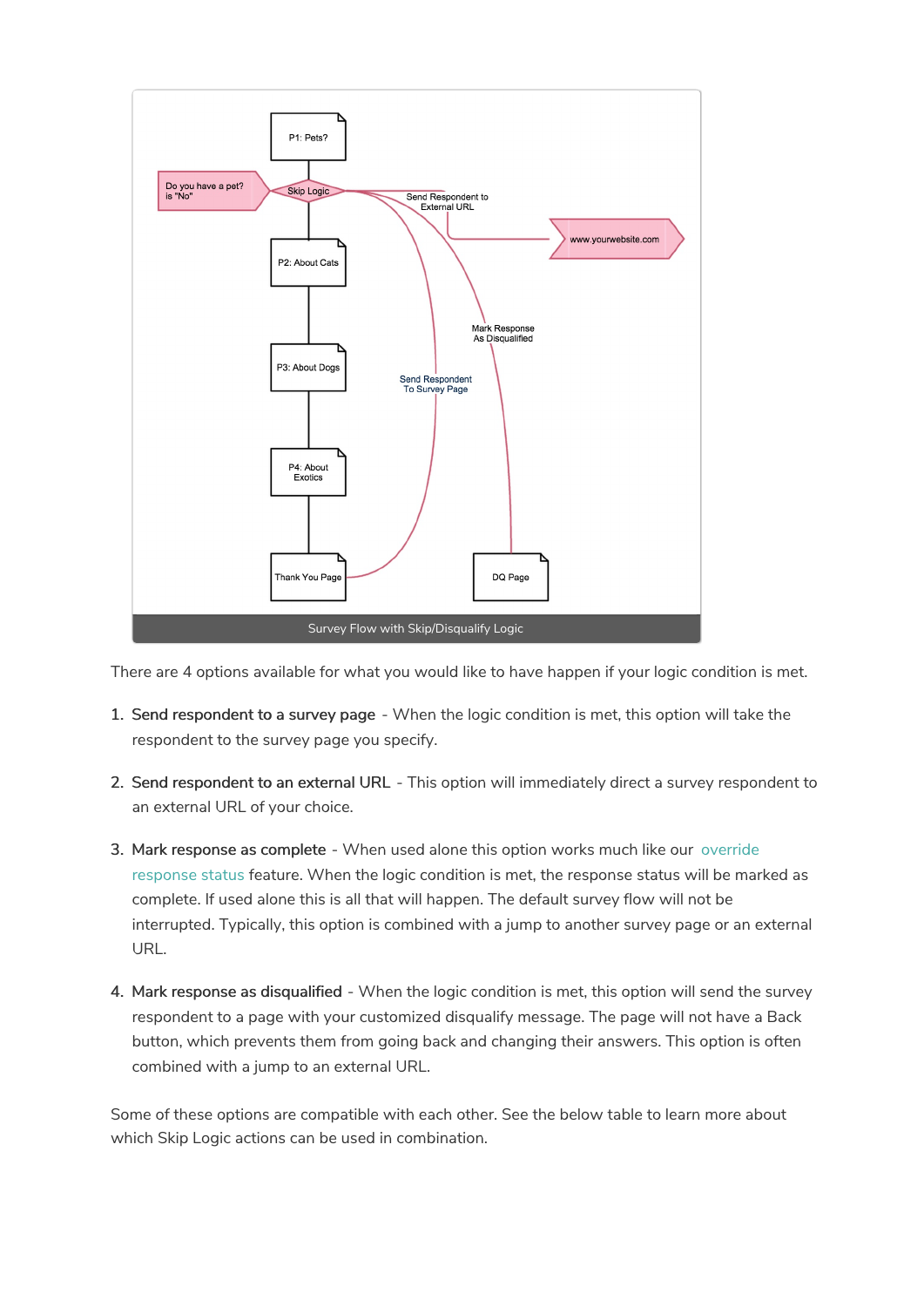| Mark<br>Complete                           |                 |                       |
|--------------------------------------------|-----------------|-----------------------|
| Mark<br>DQ'd                               |                 |                       |
|                                            | Jump to<br>Page | Jump to<br><b>URL</b> |
| Skin/Disqualify Logic Action Compatibility |                 |                       |

#### Tip 4. Use Question or Page Logic over Skip/Disqualify Logic wherever possible.

As we mention in several best practice tips throughout our documentation, we recommend, whenever possible, using Question or Page Logic over Skip Logic. Skip/Disqualify Logic is best kept at a minimum. Skip Logic interrupts the default survey flow so ; it can get pretty confusing to get logic set up the way you want when there are too many skips happening in your survey. Page Logic and Question Logic are more precise and take advantage of the default survey flow.

#### Is there any reason I should be using Skip Logic?

If you are setting up Question Logic and Page Logic correctly, you often won't even need Skip Logic. The best use case for Skip/Disqualify Logic is when you are disqualifying a respondent and/or redirecting panel respondents.

#### Tip 5. Be very careful with negative logic.

Using negative logic conditions, such as is not exactly equal to, is not one of the following or is not answered, can be very useful when building logic or filters. Negative logic conditions can save you time since, in many cases, negative conditions can accomplish the same result as positive conditions but with fewer steps. However, because you are creating "show" rules it can be pretty tricky to think about how to set this up properly. Check out our Understanding Negative Logic Conditions Tutorial to learn more!

## Understanding Logic Flow: A Graphical Representation

So what does efficient use of logic look like? Check out this example survey. Take the survey a number of times responding in different ways. Once you've got a feel for the survey come back and check out the below flowchart. As you can see, we set up all the necessary logic in this survey using just 6 logic conditions: 1 Skip/DQ Logic condition, 1 Question Logic condition, and 4 Page Logic conditions!